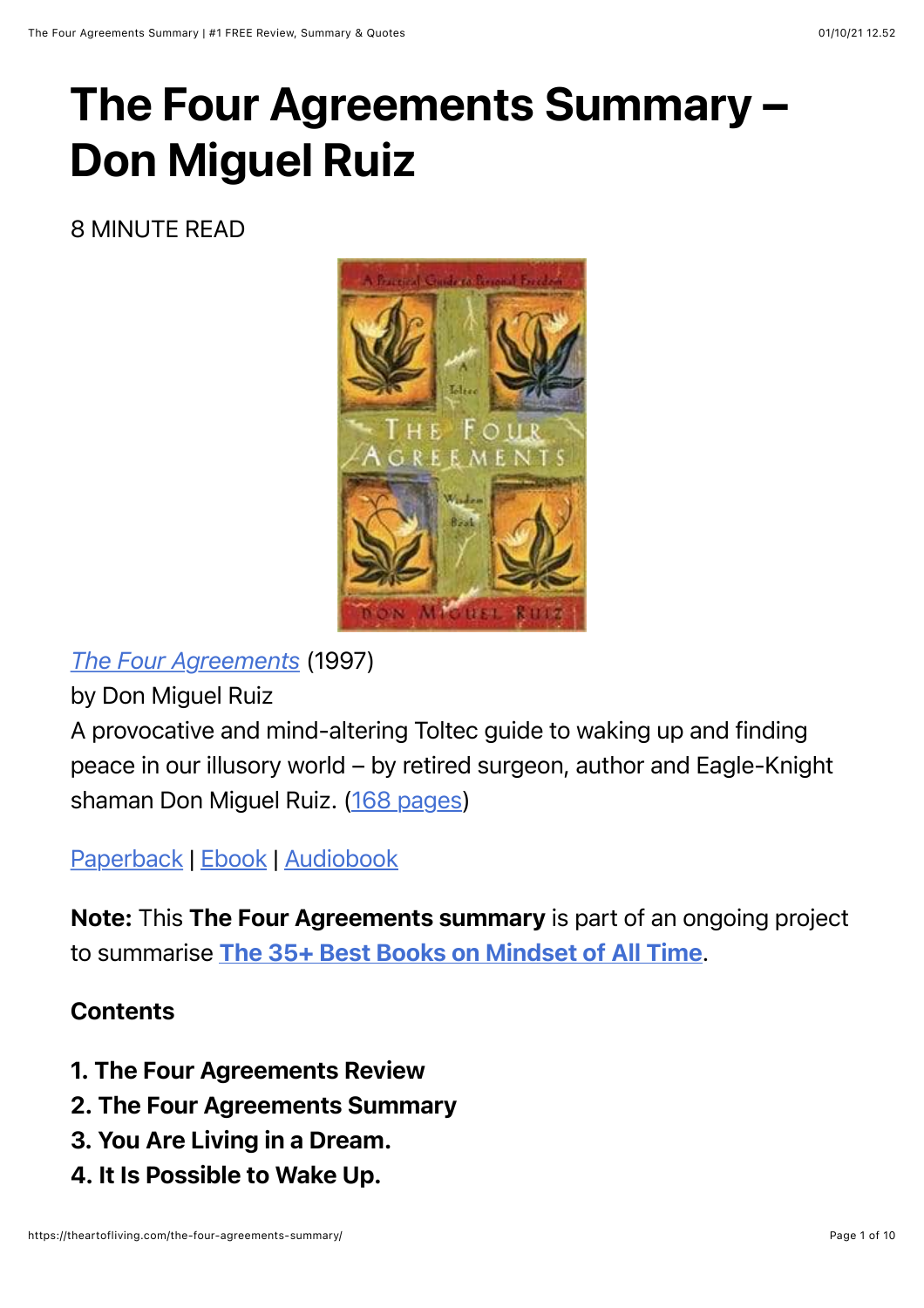- 5. The Journey Starts With Awareness.
- 6. Awareness Leads to Forgiveness.
- 7. From Forgiveness Comes the Strength for Action.
- 8. The Four Agreements
- 9. The Path to Freedom
- 10. The Four Agreements Summary: Conclusion
- 11. The Four Agreements PDF Summary
- 12. Wish There Was a Faster/Easier Way?

## The Four Agreements Review

*[The Four Agreements](https://www.amazon.com/dp/1878424319?tag=whywhathow-20)* is a book that lays out an alternative, indigenous Mexican take on the nature of reality and existence. And though the author, [Don Miguel Ruiz,](https://en.wikipedia.org/wiki/Don_Miguel_Ruiz) identifies as ["Toltec"](https://en.wikipedia.org/wiki/Toltec), a broader label of [neoshamanistic](https://en.wikipedia.org/wiki/Neoshamanism) is probably more realistic.

In any case, the mythology he introduces is page-turning, his writing is powerful and his treatment of the illusory nature of reality is lucid and compelling.

[If you're already steeped in Western or Eastern philosophy](https://www.amazon.com/dp/1878424319?tag=whywhathow-20) *The Four Agreements* is a good (short) read that casts familiar truths in new and enjoyable forms.

If you're new to philosophy of any kind, exploring [neoshamanism](https://en.wikipedia.org/wiki/Neoshamanism) or just looking for a good spirit-lifting read, *[The Four Agreements](https://www.amazon.com/dp/1878424319?tag=whywhathow-20)* is as good a place as any to begin.

## The Four Agreements Summary

## You Are Living in a Dream.

Your world is made up of labels, concepts and beliefs. But these labels, concepts and beliefs are illusions. You are living in a dream.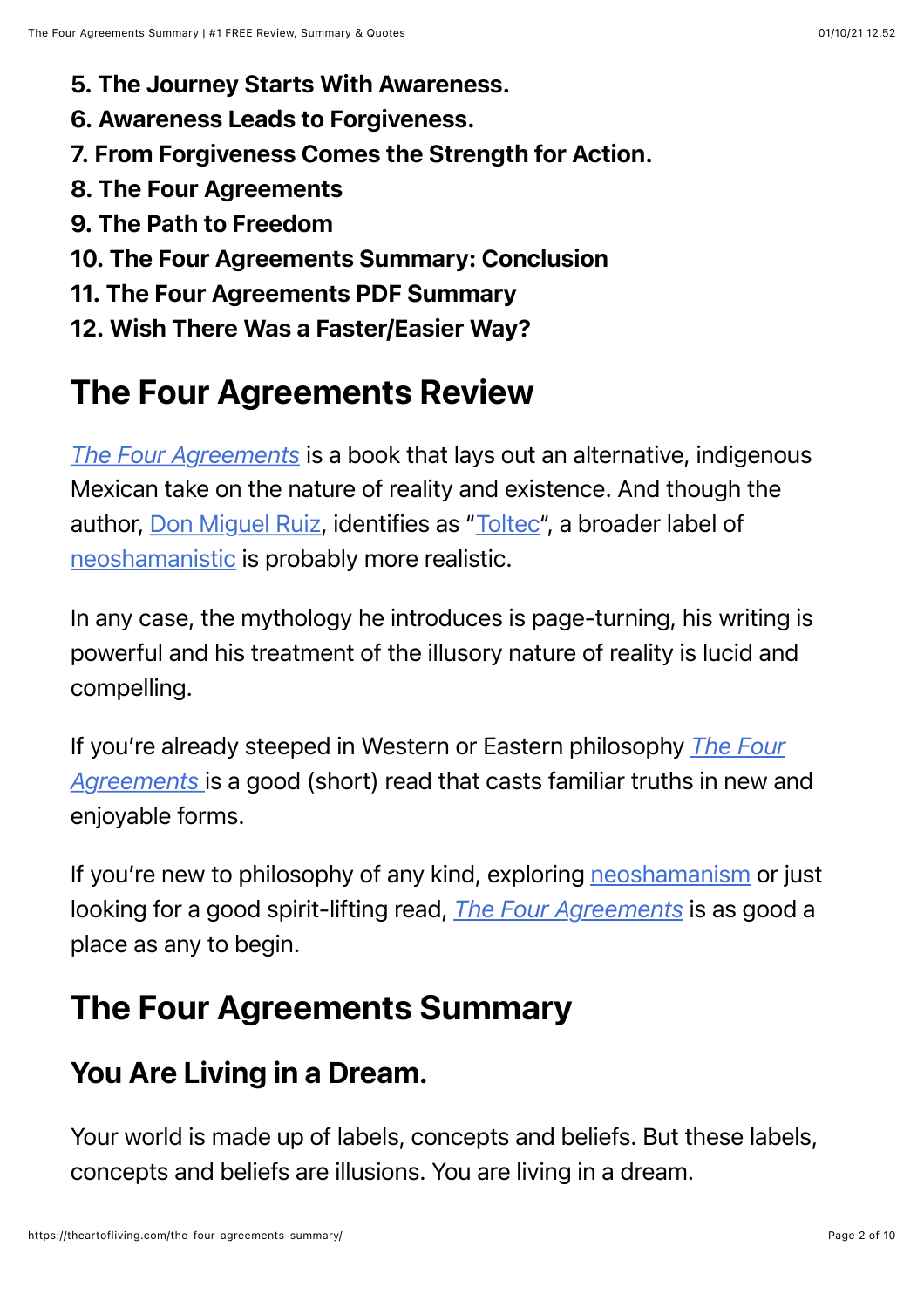This dream has been programmed into you using words; through a training process that began the day you were born. Words that came from your parents, your teachers, your communities and your peers. Words that grew into the labels, concepts and beliefs that define the rules and the boundaries of your reality.

But this dream isn't soft or harmless – to you, its illusions are as real and as tangible as the laws of physics. They are the rules that tell you about yourself and the people around you. They are the rules that tell you how things "are", should or must be. They help you find order in chaos.

You agreed to most of these rules, even though you aren't responsible for them and even though you didn't really check them. And some of them are useful. But many of them are also inaccurate, unrealistic or unattainable. They trap you like a fly behind glass – unable to see past the fabric of the dream that constrains you.

[The most harmful of these agreements reinforce that you are never](https://theartofliving.com/you-are-enough-just-as-you-are/) enough; that you are constantly falling short of some whimsical ideal. The result? The agreements you have made, knowingly and unknowingly, are the fundamental source of suffering and striving in your life. Worse, they make you a vector of suffering in the world around you.

And yet you hold on to them. Partly because you aren't aware of how arbitrary they are. Partly because you don't have any alternatives. Mostly because they make you feel safe. And safety, even if it brings suffering, feels better than throwing your world into chaos.

## It *Is* Possible to Wake Up.

But it *is* possible to wake up from this dream. It *is* possible to re-engineer your reality without the endless striving, without the suffering.

To do so, you must master three skills: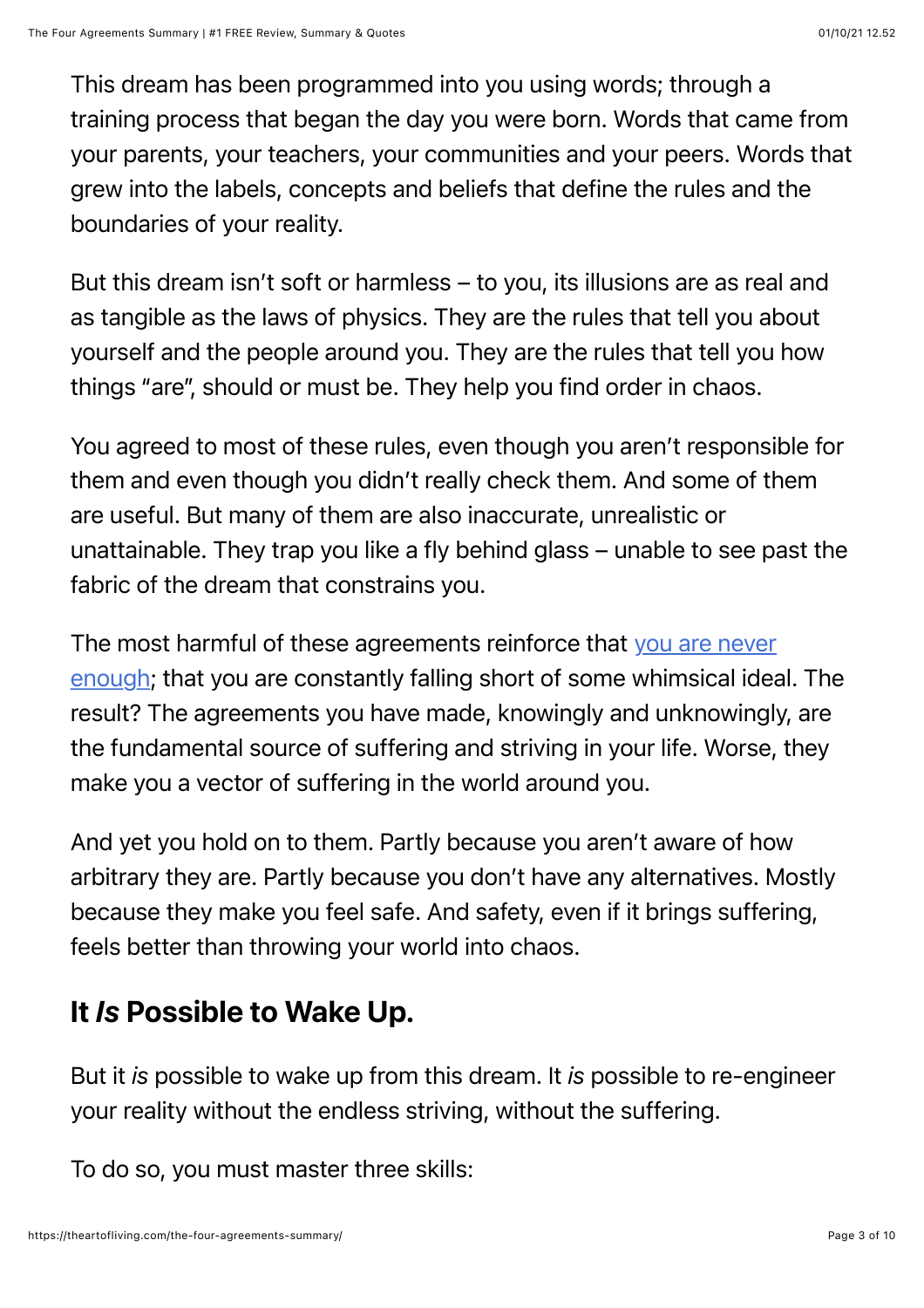- 1. Awareness Seeing the dream and its illusions for what they are;
- 2. Forgiveness Accepting the consequences of the dream, in you and in others; and
- 3. Action Dissolving and shaping your dream, and the dreams of others, into forms of your choosing.

This "second awakening", this end of suffering, is a state oft described as "enlightenment".

## The Journey Starts With Awareness.

Simply reading and understanding the truths above is a first step to freedom. But any awareness you now feel will fade, fast. Instead of rising above the dream and working *on* it, you will soon sink back and be sucked *into* it. Perhaps as soon as you stop reading this article.

Improving your ability to maintain a heightened state of awareness is the only true gateway to enlightenment.

Many paths lead to such states of elevated consciousness. [Prayer](https://en.wikipedia.org/wiki/Prayer) and [fasting](https://en.wikipedia.org/wiki/Fasting#Religious_views) are common paths in most religions. The Buddha laid a clear path [of meditation and mindfulness. Indigenous American shamans \(among](https://www.nationalgeographic.com/travel/features/drug-culture-around-the-world/) others) perfected their own path with a plant-based tradition that "accelerates" the journey through [altered states of consciousness.](https://en.wikipedia.org/wiki/Altered_state_of_consciousness)

Though he alludes to it in his final 'Toltec Pathway to Freedom' (The Initiation of The Dead), *[The Four Agreements](https://www.amazon.com/dp/1878424319?tag=whywhathow-20)* greatest weakness is that Ruiz didn't (or couldn't) plainly state the crucial importance of this plantbased tradition in neoshamanism. The result is a good description of "What" awakening looks like, but little real guidance on "How" to get there.

Whatever path *you* choose, the importance of training consciousness in "awakening" cannot be overstated. It is a fundamental prerequisite to all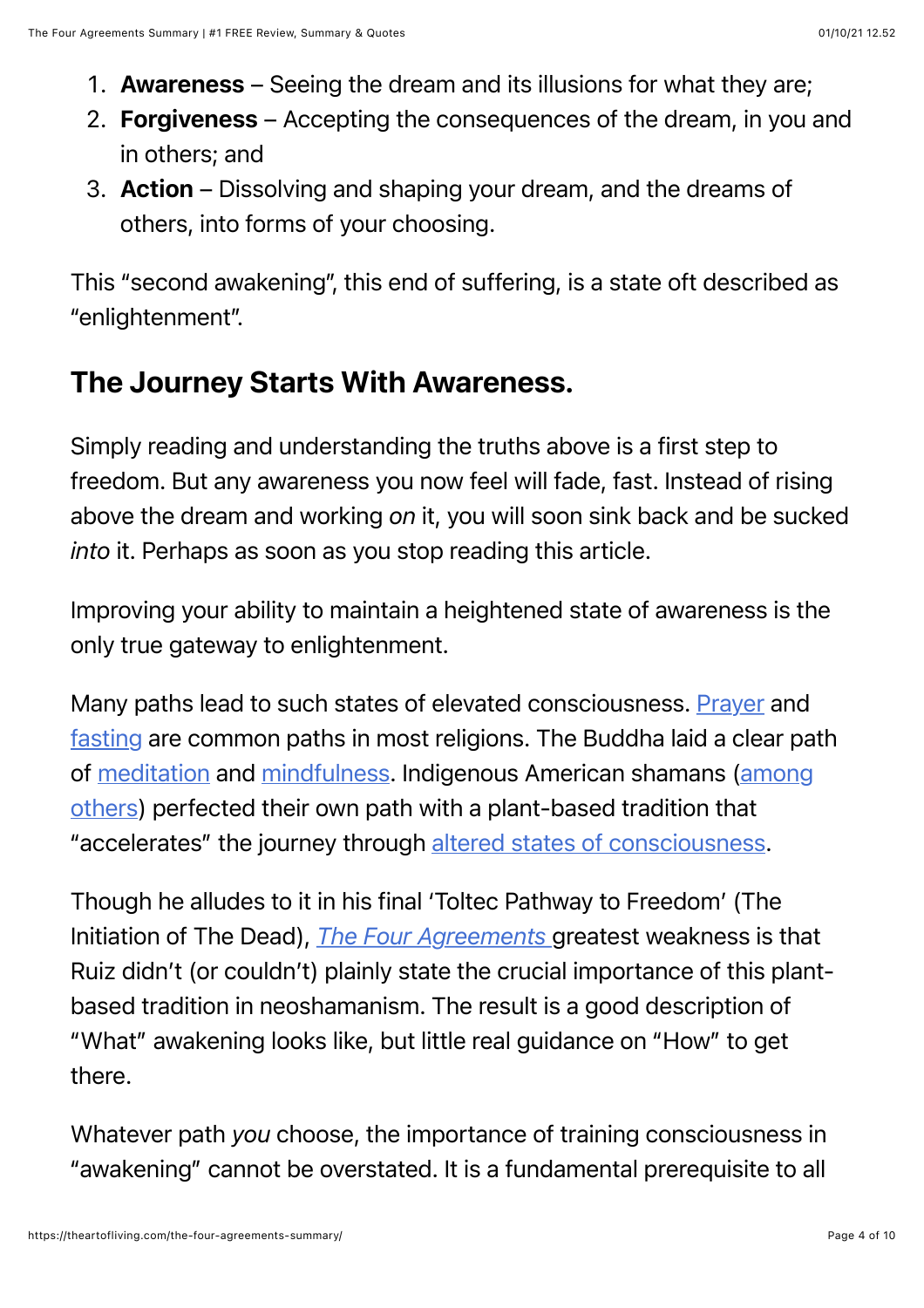that follows.

### Awareness Leads to Forgiveness.

With awareness and understanding comes forgiveness. Forgiveness for our past and ongoing 'failures' against agreements we still hold. Forgiveness for causing ourselves and those around us to suffer based on those illusions. Forgiveness for the suffering others cause as a result of their illusions.

This forgiveness, this unconditional acceptance, is at the heart of true, universal love. The delivery of this one idea alone, through a carefully [kindled window of awareness, is perhaps the greatest triumph of](https://www.amazon.com/dp/1878424319?tag=whywhathow-20) *The Four Agreements*. Grasping it, even for a moment, will lift a crushing weight from your shoulders. A weight you may have long since forgotten you carry.

You *will* fail to live up to your expectations; and so will others. You *will* make mistakes; as others will too. But *being human is complicated*. We are all the products of the illusions that make up our realities. Acknowledge *that* reality, accept *yours* and forgive yourself, and others – "for they know not what they do".

## From Forgiveness Comes the Strength for Action.

Forgiveness unlocks the space, energy and strength needed to reshape your reality by:

- 1. Preventing new, unwanted agreements from taking root;
- 2. Eliminating old, damaging agreements already in place; and
- 3. Programming new agreements that slowly eliminate suffering.

To this end, Ruiz proposes four new agreements to make with yourself today: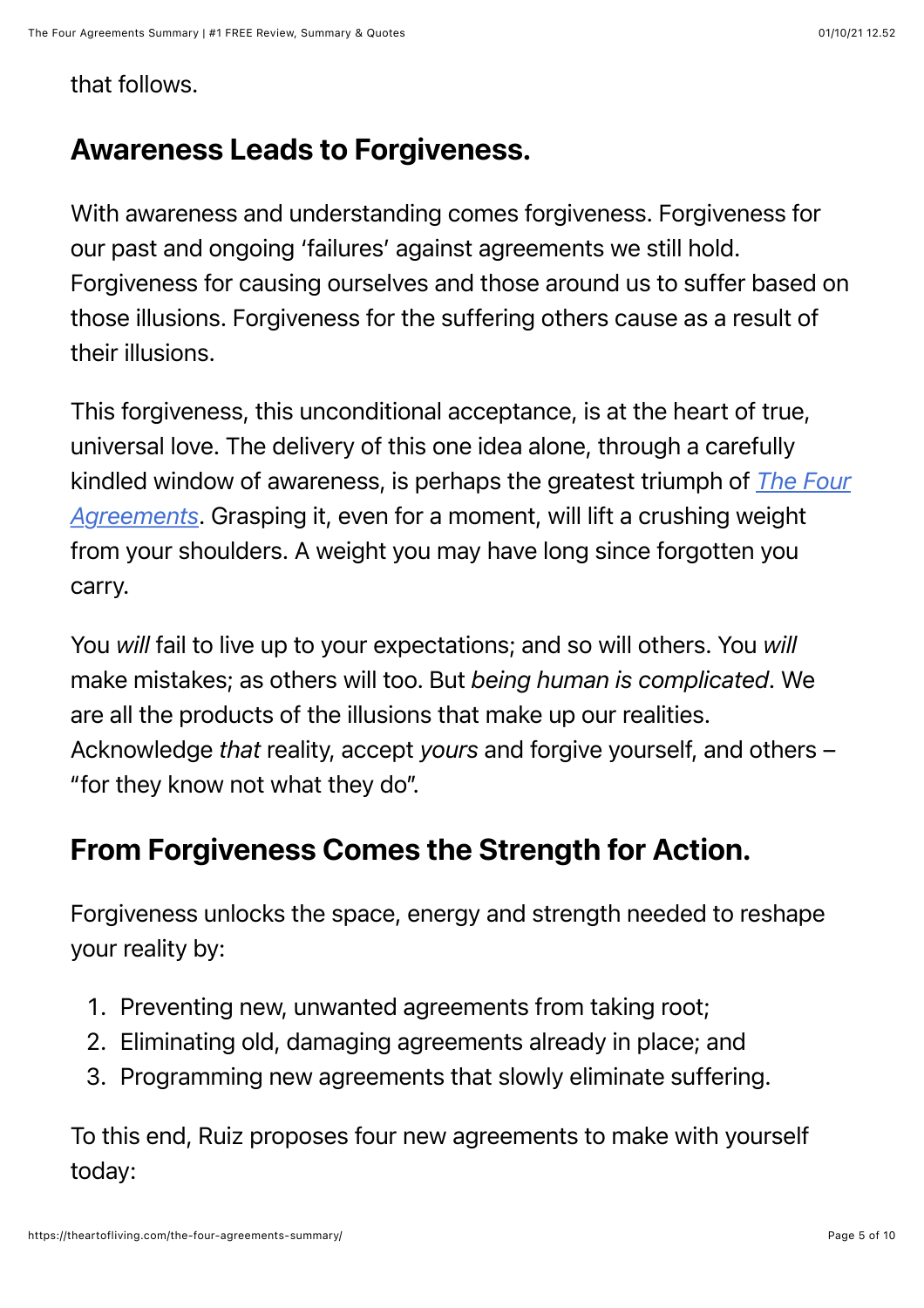- 1. Be impeccable with your word;
- 2. Don't take anything personally;
- 3. Don't make assumptions; and
- 4. Always do your best.

### The Four Agreements

#### 1 – Be impeccable with your word.

Words are more powerful than we realise, they are the building blocks of labels, concepts and beliefs.

To avoid creating new, harmful illusions, be extremely conservative when using them on yourself or on others.

Get in the habit of saying only what you mean and meaning only what you say. When in doubt, say nothing at all.

#### 2 – Don't take anything personally

Remember that the words and actions of others are the products of their own illusory realities.

Acknowledge that if you shared the same reality you would know no better than to act and speak in exactly the same way.

Armed with this knowledge: take nothing personally. It will defuse the power of the words and actions of others to impact you.

#### 3 – Don't make assumptions

Though we know most assumptions are baseless, we often still give them the weight of full agreements.

The result? The violation of one-sided expectations is a major source of misunderstanding and suffering at all levels of life.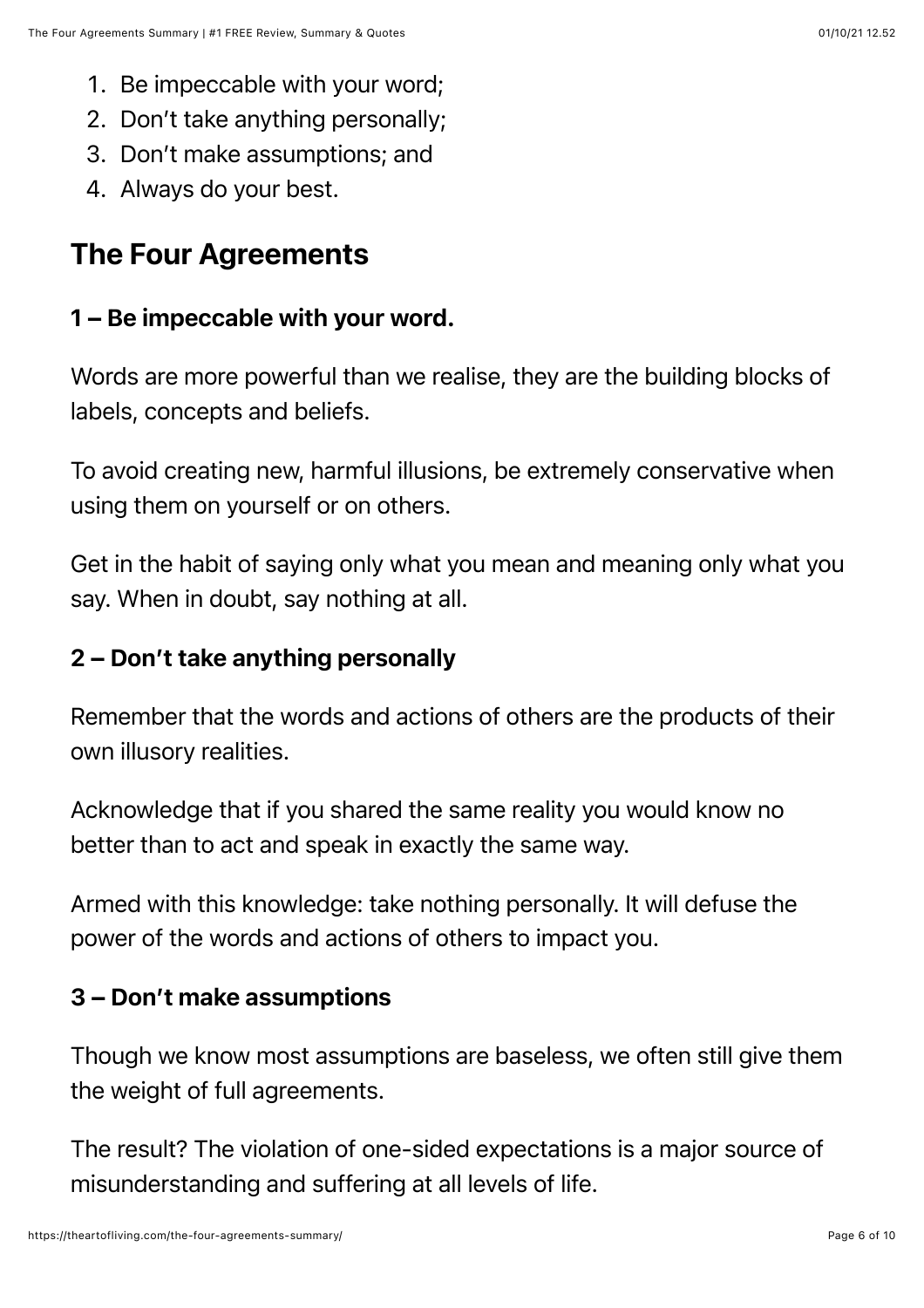Be aware and wary of your natural tendency to assume things about yourself, others and the world around you.

Instead, look and listen without labels or judgement. Have the courage to ask questions and clarify.

And remember, when someone or something surprises you  $-\frac{1}{2}$  the failing isn't theirs, it is yours.

#### 4 – Always do your best

Always do the very best you can. [Live with maximum possible areté](https://theartofliving.com/optimal-living-101-brian-johnson/) in each moment.

But don't worry about whether your best now is the same or better than your best yesterday, or even five minutes ago.

Instead, accept that your best will change from moment to moment – depending on the conditions within and around you.

Now, do what you can, with what you have, from where you are – you can ask nothing more of yourself.

### The Path to Freedom

Though *[The Four Agreements](https://www.amazon.com/dp/1878424319?tag=whywhathow-20)* is strong on "Why" and "What", it is sadly anaemic on "How".

Ruiz lays out three pathways to freedom:

- 1. Awareness;
- 2. Discipline; and
- 3. Death.

His contributions under the first two can be loosely summed up as: "Become aware of the agreements that dictate your reality and have the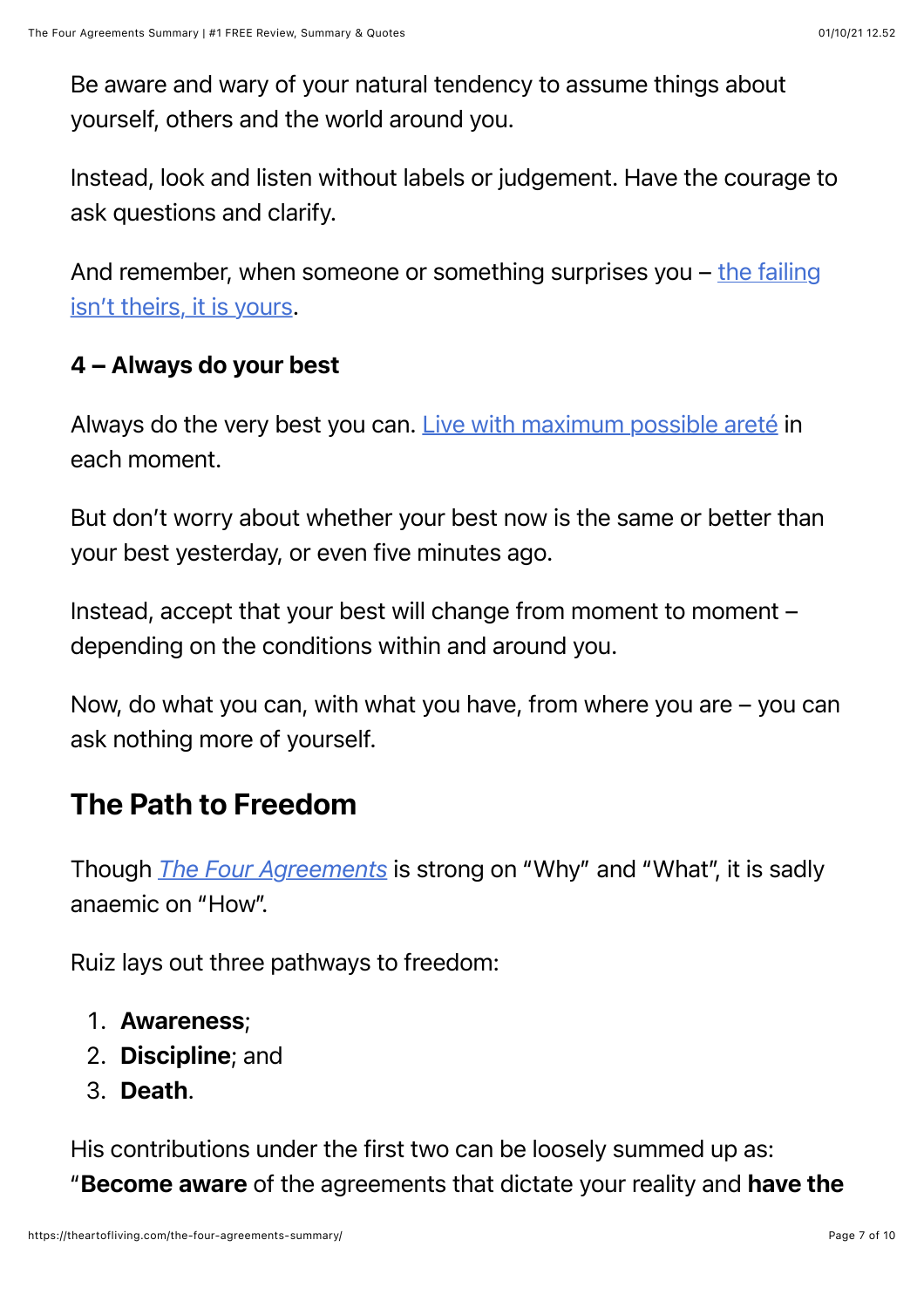discipline to change them." You might squeeze a little more out of his writing, but not much. Unfortunately, his pointers on getting there don't extend far beyond a well crafted "Just do it".

Though it should form the crux of his contribution – *Ruiz* is equally weak on point three, death. It would have been exciting to find here a carefully crafted discourse (both risks and rewards) on the rich tradition of [shamanistic ceremony and plant use to reach the altered states of](https://en.wikipedia.org/wiki/Altered_state_of_consciousness) consciousness said to accelerate enlightenment. Instead, we are treated to a half-hearted exhortation to: "Wake up each day as if death were just around the corner."

*Why* Ruiz came so far only to abandon us at the most vital part of his teaching I don't know. But in all three cases, those looking for more would probably do best to find a good teacher of indigenous American spirituality or explore other paths (like [meditation](https://en.wikipedia.org/wiki/Meditation)) with large and easily accessible bodies of practical literature.

### The Four Agreements Summary: Conclusion

As with similar books, *[The Four Agreements](https://www.amazon.com/dp/1878424319?tag=whywhathow-20)* is better enjoyed first-hand than summarised. This is especially true for crunches (like this one) that are more synthesis than summary.

Why? Because so much of their power lies in the author's own voice, in Ruiz's skilful ability to lift us, if only for a moment, above the thick smog of life to glimpse the blue sky above it.

If what you read here today struck a chord, I'd strongly recommend [picking up the original book.](https://www.amazon.com/dp/1878424319?tag=whywhathow-20) At only 153 sides, it packs plenty of impact per page.

Enjoyed this The Four Agreements summary? You might enjoy the rest of the books on this list of [The 35+ Best Books on Mindset of All Time](https://theartofliving.com/best-mindset-books/).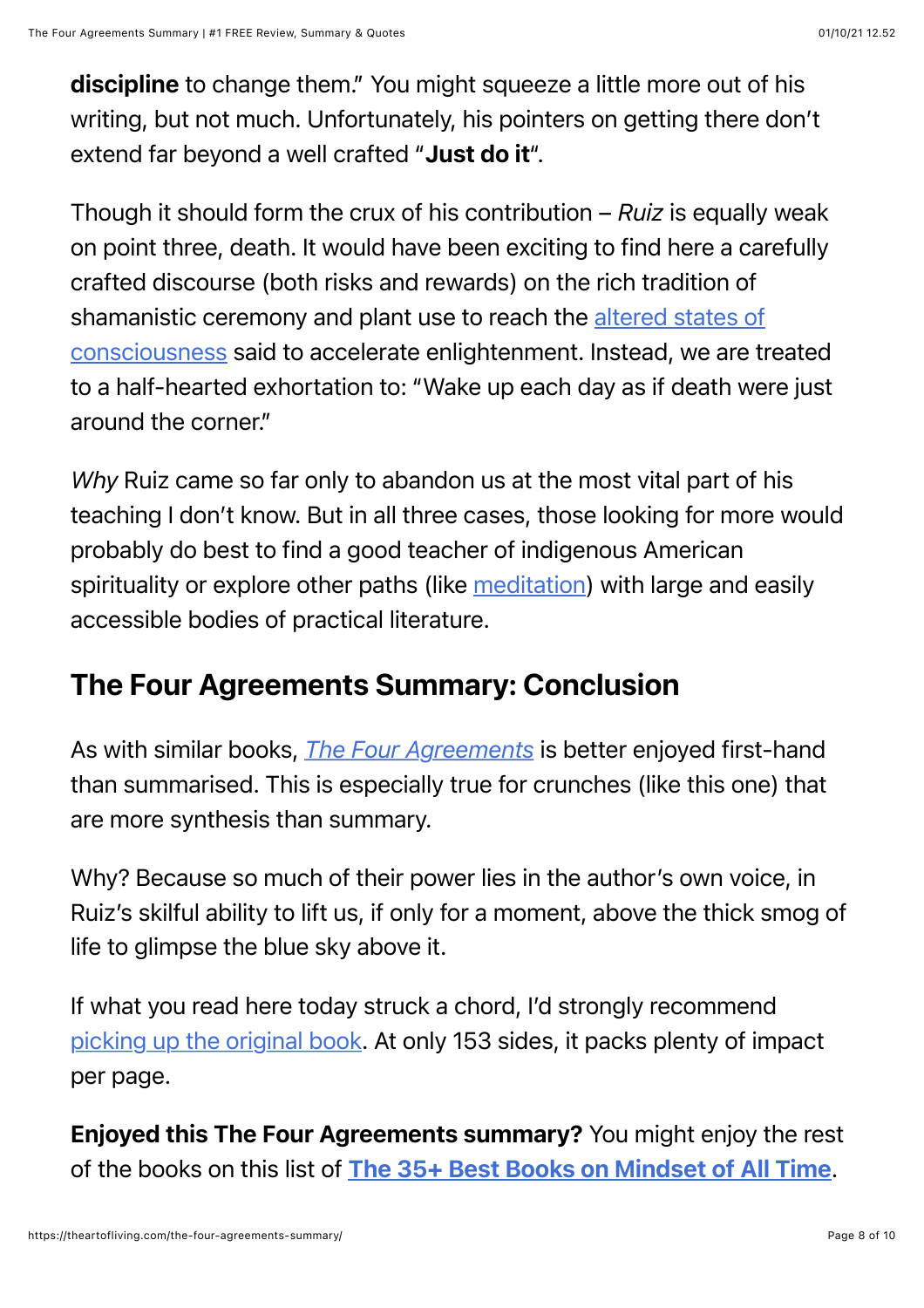## The Four Agreements PDF Summary

#### Want to save this Four Agreements summary for later?

Click the link below to get this whole summary as a handy FREE PDF…

#### [Get the latest FREE Four Agreements PDF Summary](https://theartofliving.com/wp-content/uploads/2021/10/The-Four-Agreements-PDF-Summary.pdf) →

Note: Direct link to PDF. No email required.

## Wish There Was a Faster/Easier Way?

Whenever you're ready, here are four ways I can help you be more productive, find more balance and live life more on purpose…

- 1. Curious? Discover how productive you really are… Take this free, 2-minute assessment to unlock your PQ and discover the top 25 habits you need to get big things done. Take the 2-minute quiz  $\rightarrow$
- 2. Overwhelmed? Get a free chapter of my book… Let me show you how to beat procrastination, permanently, with this free sneak peek inside TAoL['s ultimate productivity primer. Download your free](https://theartofliving.com/primer/free-chapter/) chapter →
- 3. Stuck? Grab a 90-Day TRACKTION Planner… Get the tool thousands trust to help them take control of their time, master their [habits and hit goals in every part of their lives. Order your 90-day](https://theartofliving.com/planner/) planner →
- 4. Burned out? Join the TRACKTION Community… Take the 6-week masterclass, get weekly group coaching, find accountability partners and connect with like-minded self-starters. Get started FREE  $\rightarrow$

#### The Four Agreements

7 MINUTE READ | A provocative and mind-altering Toltec guide to waking up and finding peace in our illusory world - by retired surgeon, author and Eagle-Knight shaman, Don Miguel Ruiz.